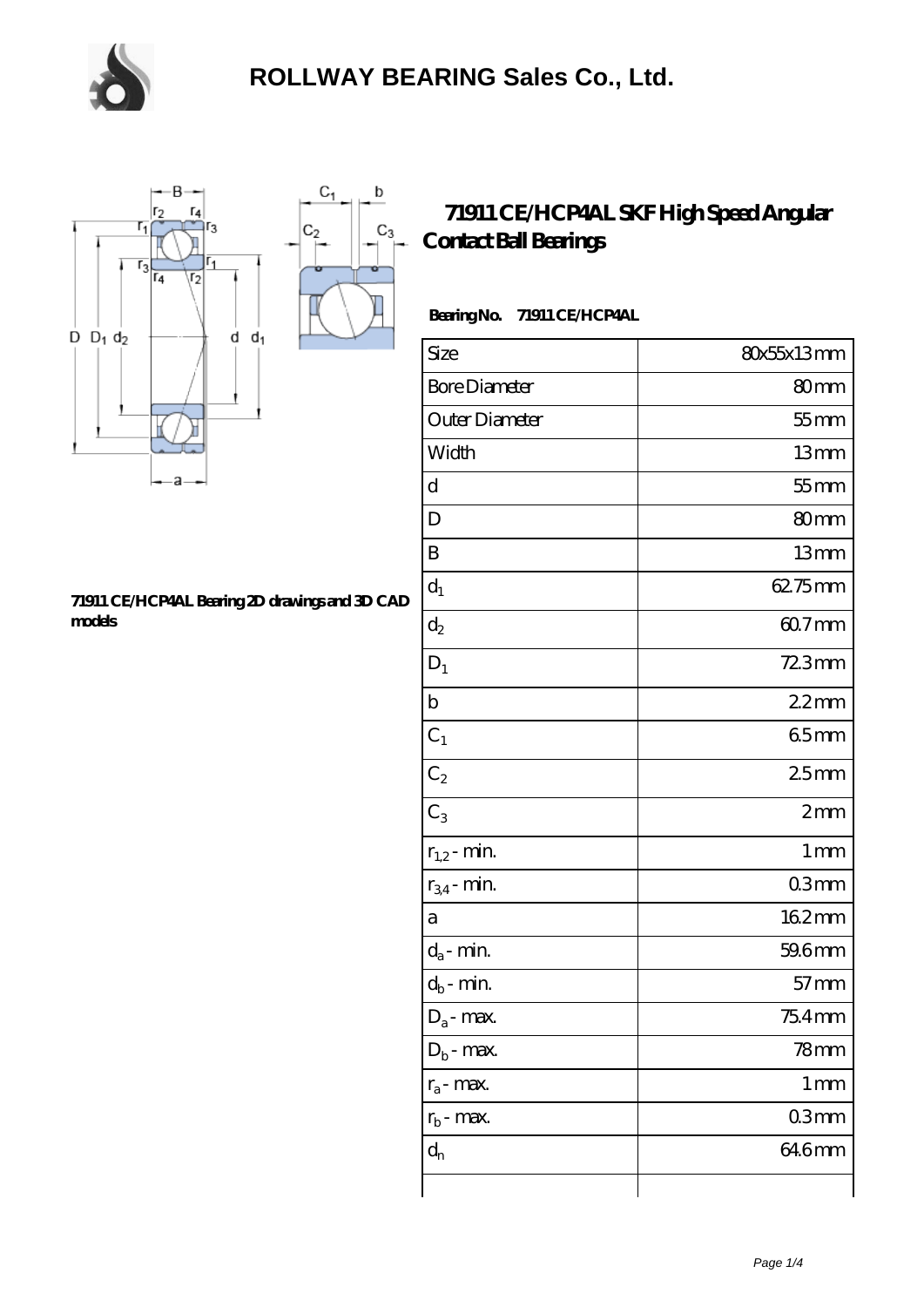

# **[ROLLWAY BEARING Sales Co., Ltd.](https://m.chooseyourcufflinks.com)**

| Basic dynamic load rating-<br>С          | 15.3kN           |
|------------------------------------------|------------------|
| Basic static load rating - $C_0$         | 106kN            |
| Fatigue load limit - $P_{\rm u}$         | 0455kN           |
| Limiting speed for grease<br>lubrication | 28000r/min       |
| Limiting speed for oil<br>lubrication    | 43000mm/min      |
| Ball - $D_w$                             | 7.938mm          |
| $Ball - z$                               | 21               |
| $G_{ref}$                                | 23cm3            |
| Calculation factor - $f_0$               | 84               |
| Preload class $A - G_A$                  | 83N              |
| Preload class $B - G_B$                  | 250N             |
| Preload class $C - G_C$                  | 500N             |
| Calculation factor - f                   | 1.16             |
| Calculation factor - f                   | 1                |
| Calculation factor - f <sub>2A</sub>     | $\mathbf{1}$     |
| Calculation factor - f <sub>2B</sub>     | 1.05             |
| Calculation factor - $f_{\chi}$          | 1.09             |
| Calculation factor - $f_{HC}$            | 1.01             |
| Preload class A                          | 46N/micron       |
| Preload class B                          | 74N/micron       |
| Preload class C                          | 102N/micron      |
| $d_1$                                    | $6275$ mm        |
| $d_2$                                    | $607$ mm         |
| $D_1$                                    | $723$ mm         |
| $C_1$                                    | 65mm             |
| $C_2$                                    | 25 <sub>mm</sub> |
| $C_3$                                    | 2mm              |
| $r_{1,2}$ min.                           | 1 <sub>mm</sub>  |
|                                          |                  |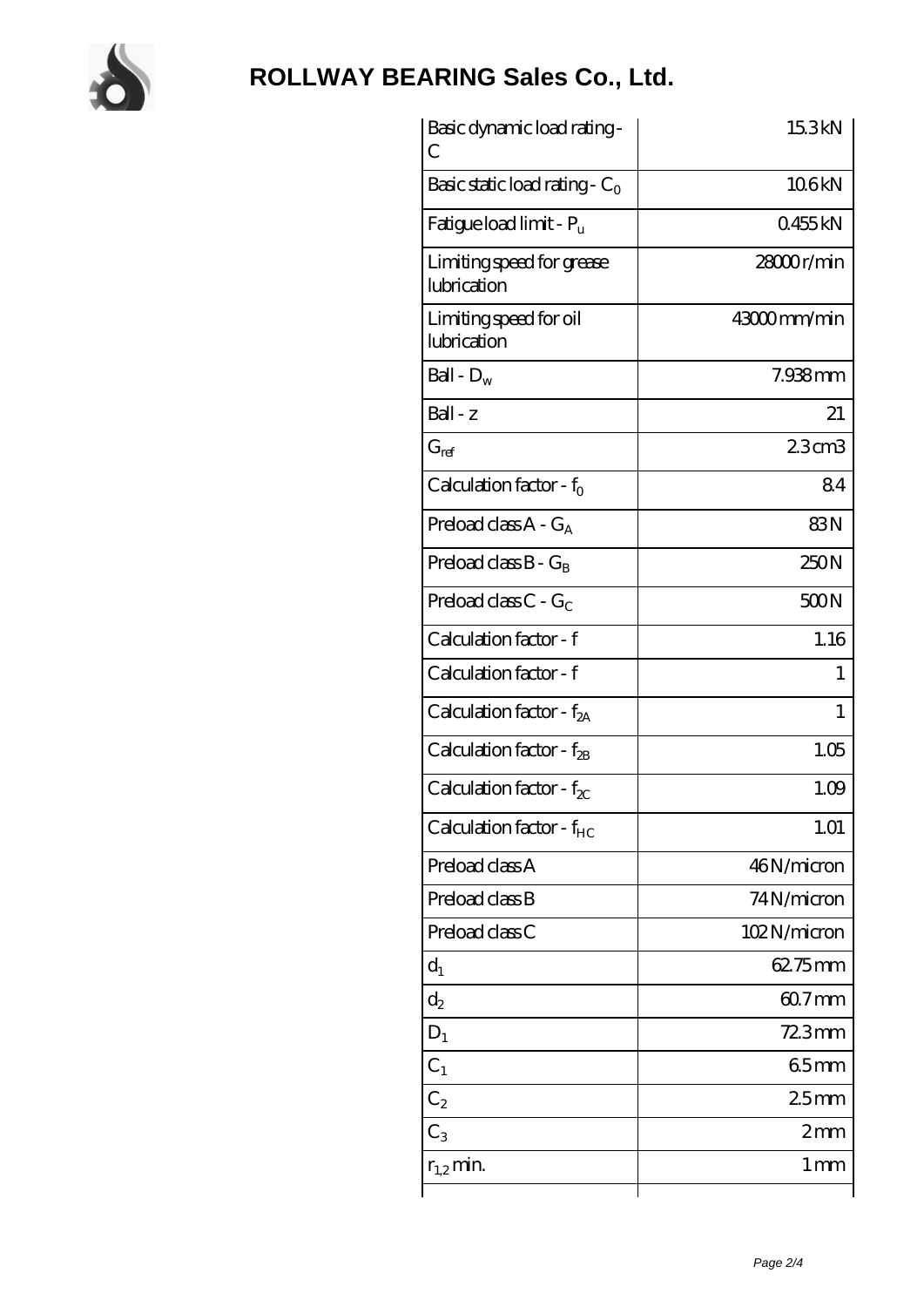

| $r_{34}$ min.                               | 03mm                 |
|---------------------------------------------|----------------------|
| $d_{a}$ min.                                | 59.6mm               |
| $d_h$ min.                                  | $57$ mm              |
| $D_a$ max.                                  | $754$ mm             |
| $Db$ max.                                   | 78 <sub>mm</sub>     |
| $r_a$ max.                                  | $1 \,\mathrm{mm}$    |
| $rb$ max.                                   | 03mm                 |
| $d_{n}$                                     | 646mm                |
| Basic dynamic load rating C                 | 15.3kN               |
| Basic static load rating $C_0$              | 106kN                |
| Fatigue load limit Pu                       | 0455kN               |
| Attainable speed for grease<br>lubrication  | $28000$ r/min        |
| Attainable speed for oil-air<br>lubrication | 43000r/min           |
| Ball diameter $D_w$                         | 7.938mm              |
| Number of balls z                           | 21                   |
| Reference grease quantity<br>$G_{ref}$      | $23$ cm <sup>3</sup> |
| Preload class $A G_A$                       | 83N                  |
| Static axial stiffness, preload<br>classA   | $46N/\mu$ m          |
| Preload class $B G_B$                       | 250N                 |
| Static axial stiffness, preload<br>classB   | $74N/\mu$ m          |
| Preload class C $G_C$                       | 500N                 |
| Static axial stiffness, preload<br>classC   | $102N/\mu$ m         |
| Calculation factor f                        | 1.16                 |
| Calculation factor $f_1$                    | $\mathbf{I}$         |
| Calculation factor $f_{2A}$                 | 1                    |
| Calculation factor $f_{\rm 2B}$             | 1.05                 |
| Calculation factor $f_{\chi}$               | 1.09                 |
| Calculation factor $f_{HC}$                 | 1.01                 |
|                                             |                      |